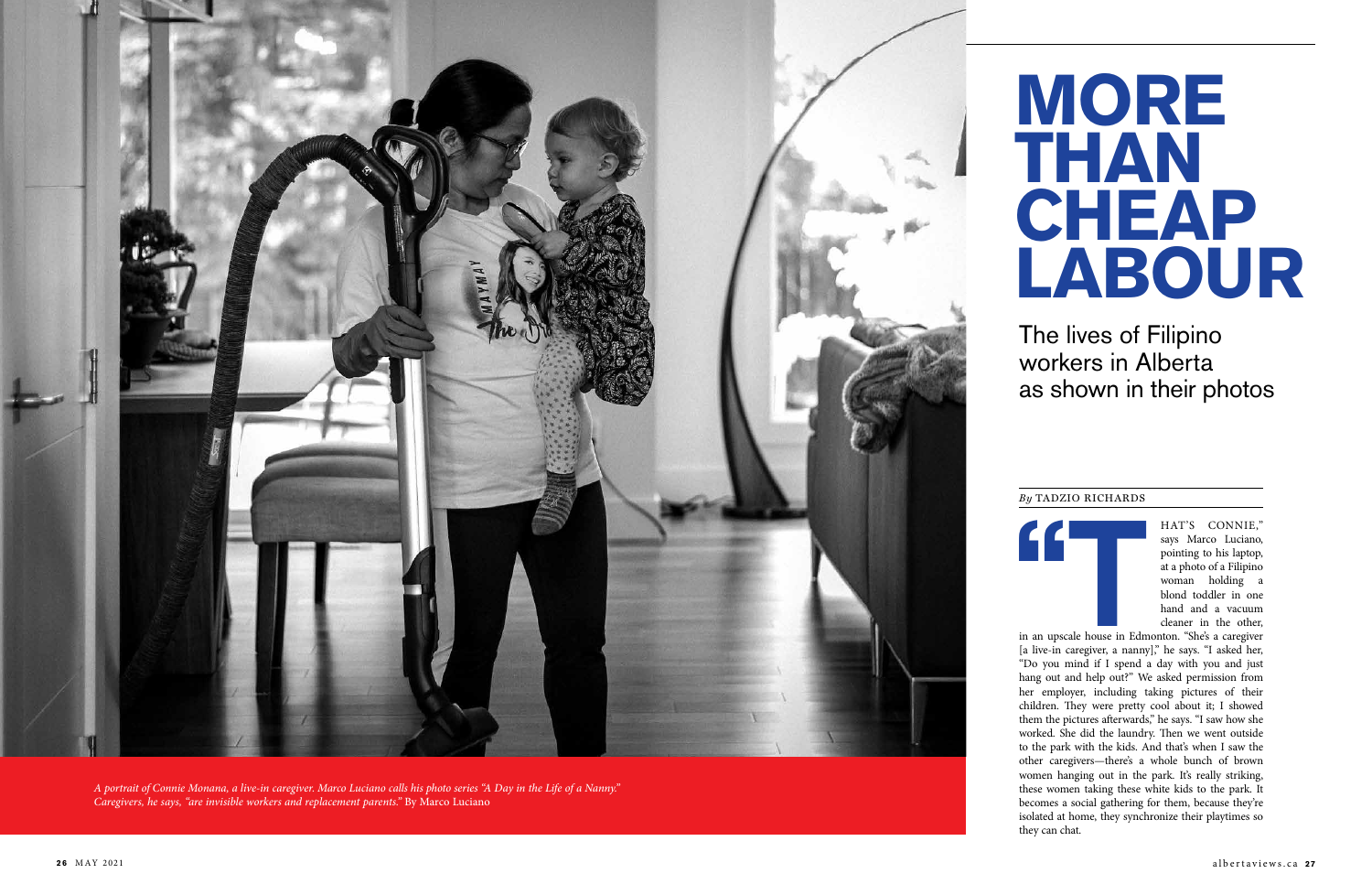This was a legal first. Migrant workers were allowed into the country to do a set job for a set period of time, but "for the most part," writes academic researcher Salimah Valiani, they did "not enjoy the basic rights and entitlements accorded to permanent residents: family reunification, rights protection under various levels of legislation, mobility rights and eventual access to citizenship."

This was a departure from years prior, in the "waves of migration following the Second World War," when policy analysts saw "permanent migration and the accompanying legal status of permanent residency" as a benefit to "society as a whole," writes Valiani. "Due to the socially accepted notion that workers should migrate along with their families, workers were able to settle with the crucial support of spouses and other immediate family members." Permanent migration was then understood as a "cornerstone of Canadian immigration policy since Confederation."

The 1973 legislation was a crack in that cornerstone. The key change was limiting access to permanent residency—a legal status that entitles a person to social benefits and requires them to pay taxes, though they can't vote or run for political office. Over time, argues political economist Nandita Sharma, this policy change grew into a systemic shift "away from a policy of permanent immigrant settlement towards an increasing reliance on temporary migrant workers."

That shift wasn't immediately apparent. For example, mass migration from the Philippines to Canada didn't really ramp up until 1992. That year—after years of protest against the old domestic worker program, which didn't allow for permanent residency—the federal government's new live-incaregiver program finally established an automatic right for caregivers to apply for permanent residency after working here for 24 months.

In the Philippines, where roughly one in five people live in "extreme poverty" and income inequality is among the worst in the world, the government has promoted migration since the 1970s. About one in seven Filipinos goes abroad to work and the money they send home accounts for 10 per cent of the country's gross domestic product. Many Filipino migrants go to the Middle East, to countries such as Saudi Arabia and the United Arab Emirates—known as "guest worker states" for the high percentage of temporary foreign workers—where social benefits are minimal and there's no path to citizenship or family reunification. In the words of *Globe and Mail* international affairs columnist Doug Saunders, Canada's live-in caregiver visa (as it was then known) "carried a guarantee of eventual pathways to permanent residence and family reunification," which, along with higher wages than could be earned

"These caregivers take care of kids, they cook, they clean, they do everything; they're domestic workers so that these middle-class Canadian workers can be part of the workforce," he says. "It's often cheaper for Canadians to get a caregiver from the Philippines than a [spot in a] private daycare centre."

Luciano is the director of Migrante Alberta, a primarily Filipino advocacy group founded in 2013 to address issues faced by migrant workers—defined as workers participating in Canada's Temporary Foreign Worker Program (TFWP), which includes the Live-In Caregiver program and the Seasonal Agricultural Worker Program. We're sitting on stack chairs in the Orange Hub, formerly the site of Edmonton's MacEwan University West campus and now a city-owned site for non-profit groups. It's August 2020, the COVID-19 era. Luciano wears glasses and a flat cap, a disposable blue mask over his face. On his laptop is a draft of *Kwento't Litrato: Stories of Filipino Migration in Alberta*, a collaboratively authored book that emerged from documentary photography workshops for migrant workers held in Edmonton and Calgary in 2019.

He scrolls through more photos taken by migrant photographers. "We applied for a grant [from the Community Initiatives Program, which was cut by the UCP government in 2020], we got approved, so we tried to make it happen," he says. "We have a friend, Nwel Saturay, who is a professional photographer [originally from the Philippines], and with him we designed workshops where learning photography—using a DSLR, for example—is integrated to telling stories. And so these amateur photographers were shooting what migration means to them. That's the project—to give a voice to a large group of migrant workers, not only to the Filipino community but to other faces and stories behind the statistics."

"The day-to-day story of a migrant worker is not really something that many people know," he says. "So those are the stories we are trying to portray."

in the Philippines, were preeminent among the "good reasons to come to Canada."

Still, despite growth, Canada's temporary foreign worker programs remained relatively small, with niche streams for farmworkers, caregivers and highskilled jobs such as university instructors, artists and technical experts. But in 2002, after what critics called "aggressive lobbying" from the fast food, hospitality, meatpacking and other industries, the Liberal government bundled the programs together under the newly formed TFWP, which now included a "lowskilled workers" category. Officially, "the intended purpose of the expanded program was to serve as a 'last resort' for employers facing labour shortages," write Foster and Luciano. "An employer had to obtain a Labour Market Opinion from the federal government to be eligible to hire migrant workers under the program, and the process was supposed to evaluate whether a labour shortage existed."

In reality, says Mark Thompson, a professor emeritus at UBC's Sauder School of Business, the federal government "argued that the low-skilled program was needed to solve a labour shortage because 'Canadians won't do this work.' [But] the shortages it was supposed to meet were actually the result of government and corporate policies that made a number of jobs with low wages and poor working conditions unacceptable to most Canadian workers…. Instead of making the jobs better, employers' preferred solution was to lobby for increased access to the TFWP, thereby ensuring wages remained low and working conditions unchanged."

In 2006 Stephen Harper's Conservative government expanded the TFWP, making it even better for employers, particularly those servicing the oil and gas boom in Alberta. For example, for designated "occupations under pressure," the Harper government shortened the time that jobs had to be advertised on a national job bank—from six weeks to seven days—before a migrant worker could be hired. According to economist Jim Stanford, TFWs "accounted for almost 30 per cent of all net new paid jobs created in Canada between 2007 and 2011."

As opposed to the high-skilled TFWs, these new temporary workers were primarily coming from "developing nations such as the Philippines, India, China and Mexico," write Foster and Luciano. "The new class of migrant workers were more vulnerable than the high-skilled workers, and lower levels of education, language and cultural barriers, and poverty made the new arrivals less able to resist employer mistreatment, [in part because] lowskilled workers' permits specified the employer, meaning they could not legally switch jobs and were essentially 'tied' to a specific employer."

## **"Instead of making the bad low-wage jobs better, employers' preferred solution was increased access to the Temporary Foreign Workers Program." —mark thompson**



become the defining story of the 21st century," wrote *New York Times* journalist Jason DeParle in his 2019 book

on the political and economic impact of migration from developing countries such as the Philippines to wealthy countries such as the US. In Canada, for a story with global resonance, it's notable that words such as "invisible," "disposable" and "expendable" recur in articles about and interviews with migrant workers. They participate in the TFWP under a work permit that allows them to live and work in Canada for a set period of time. A 2013 *Tyee* series titled "The Invisibles," by journalist Krystle Alarcon, opened with: "They hand you a soothing cup of Tim Hortons, pack frozen beef in factories, pick blueberries and apples on… farms, serve fastfood meals and wipe tables, excavate mines… and raise your kids as if they were their own. [Migrant workers] have become ubiquitous while remaining all but invisible."

In Alberta, the vice-chair of Migrante Alberta, Jay Zapata, told me that for migrant workers it's tacitly understood that "if you get sick and you can't do the job, [employers] will just send you home [to your country]." Employers see migrant workers as "disposable," he says. "That's how it is."

Jason Foster, an associate professor of labour relations at Athabasca University, says this is not entirely an unfair allegation. "The structural problem with the TFWP is that it inherently views these workers as expendable [and easily replaced]," he says. "That's the basis upon which the program is built and that's where the problems of the program exist. The workers are left being quite vulnerable."

In a report for the Parkland Institute at the University of Alberta, *In The Shadows: Living and Working Without Status in Alberta*, Foster and Luciano wrote a scathing assessment of the TFWP in April 2020. "Canada's approach to migrant labour has never been a well-thought-out plan," they write. "It has been a series of hasty, reactive, shortsighted decisions where the longterm consequences are not considered and the human costs are invisible…. It is long overdue to ask ourselves what role migrant workers should play in our labour market [and] that we consider the consequences of our decisions on those most affected—the migrant workers themselves."

By "long overdue" they mean decades.

Back in 1973, federal legislation introduced a legal framework for temporary migrant labour in Canada.

*continued on page 33*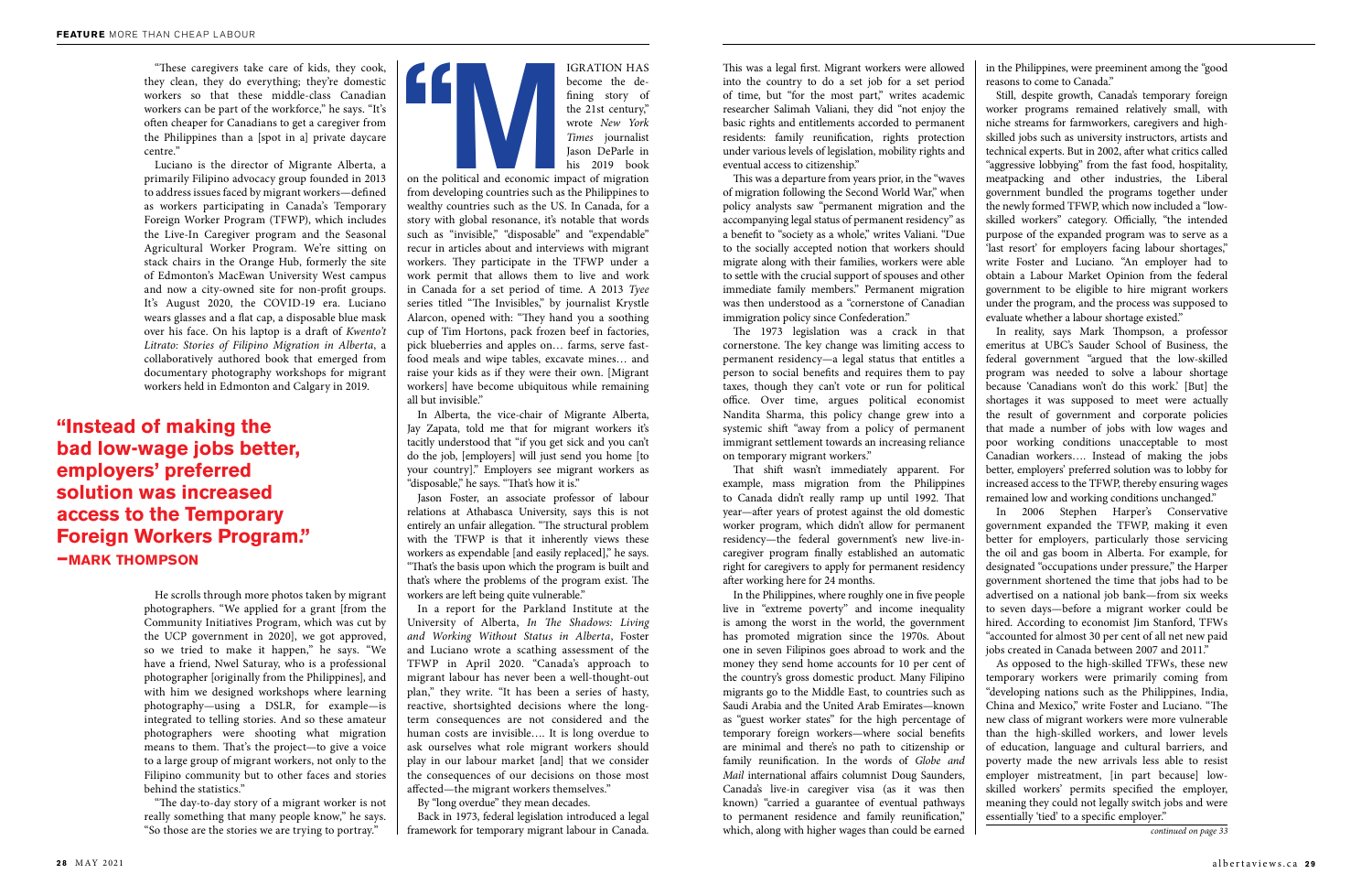



**above:** *The photographer lost his status in 2017. He worked in fast food and tried to get permanent residency. He says migration is less about achieving a dream and more about surviving.* By Edward *(not his real name)* **below:** *The photographer is a gerontological social worker whose photos explore how the lives of older adults in the immigrant community can be "vivid, cheerful, beautiful, full and vulnerable." By Qianyun Wang* 



**top left:** *Mila Carino and her daughter. Carino migrated in 2007 to work in a Banff hotel, and her children came a few years later.*  By Eric Dizon **TOP RIGHT:** Pastor Eric Rivera Dizon, the photographer's husband, at the keyboard, worshipping with a member of his *Calgary congregation.* By Lovella Penaranda-Dizon**below:** *Nanay Mirabel Javier is an advocate for the social inclusion of seniors. Simultaneously, says Jay Zapata, she mourns the passing of her husband, Tatay Mike Javier.* By Jay Zapata

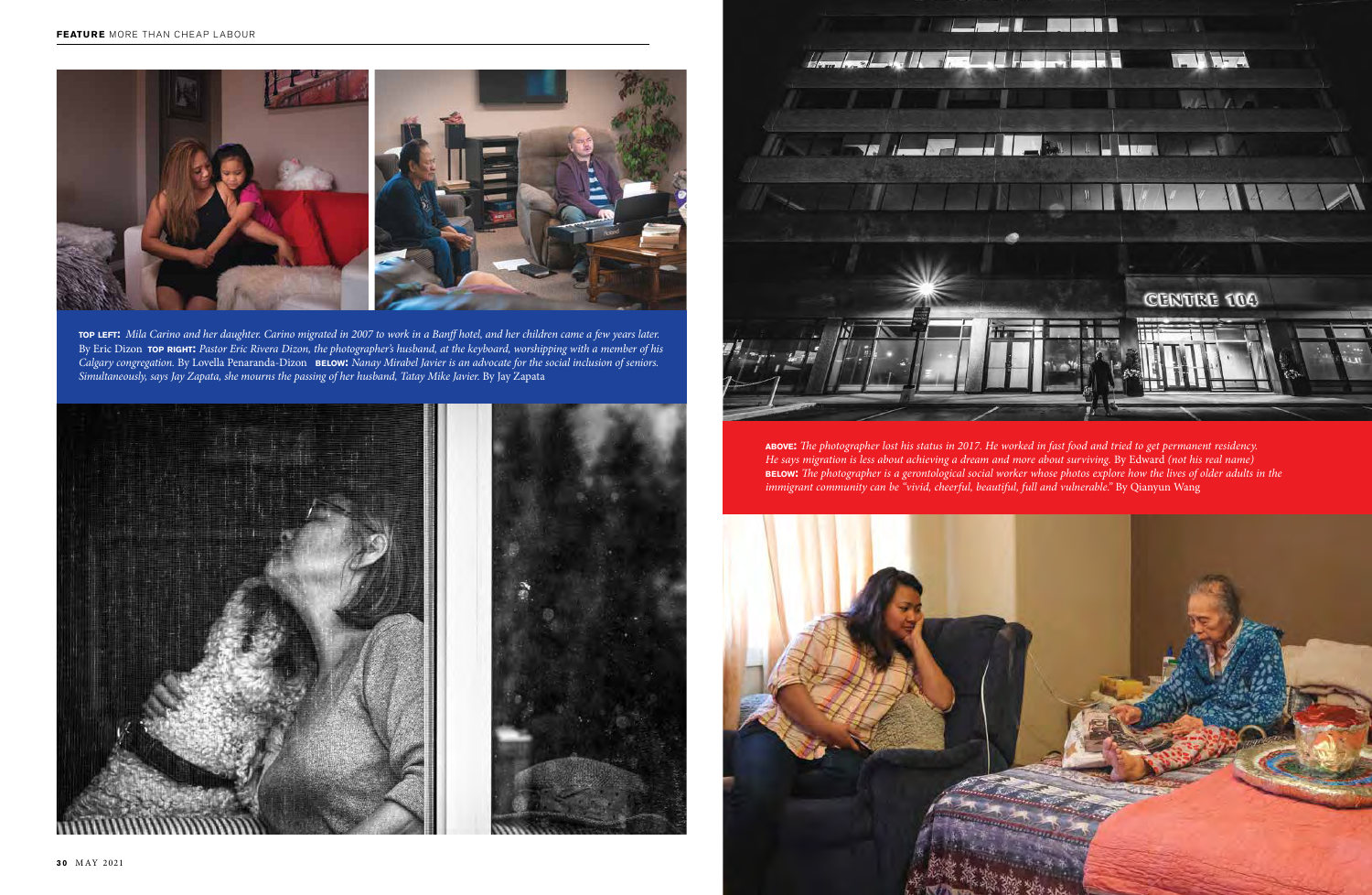

In 2013, at the height of the boom, Alberta had 77,000 TFWs, the most in the country. The Alberta Federation of Labour filed an Access to Information request and found that in 2012–2013 the federal Ministry of Employment and Social Development issued hundreds of permits allowing employers "to pay TFWs less than Albertans [for jobs in] hotels, gas stations, truck stops, casinos, ski lift operations, convenience stores, greenhouses, industrial farming operations, feedlots, nurseries and various occupations in restaurants."

Allegations that migrant workers were "taking jobs from Canadians" led to some disturbing moments, says Luciano. "You saw pickup trucks with bumper stickers saying 'Fuck Off, We're Full,' driving around Alberta. There was a backlash, not just against the program but against the workers; it created racial tension."

The cap and the "four-in, four-out" rule made it harder for many employers to renew permits for TFWs already in Canada. Many of those workers had large debts, incurred for permits, flights and expenses just to get to Canada. Community advocates had campaigned against the "four-out" rule, says Foster, but by the time it was dropped, "we had a year's worth of workers who were affected by it."

In response, then-federal-minister Jason Kenney introduced a phased-in cap—down to 10 per cent on the number of TFWs an employer was allowed to hire. The move angered fast food franchise owners in Alberta but polled favourably in several provinces, including strongly in Ontario, where Conservatives needed to do well to win the 2015 federal election (which they lost). In 2016 the Justin Trudeau Liberals kept the cap (with some grandfathered exemptions at 20 per cent) but ended the Conservatives' "four-in, four-out" rule, instituted in 2011, which had allowed TFWs to work in Canada for four years but then barred them for another four years.

The low-skilled workers already had few options for permanent residency—mostly limited to provincial programs such as the Alberta Immigrant Nominee Program, which had few openings and strict requirements as to the skills and education needed for acceptance. "The vast majority of migrant workers did not end up becoming permanent residents or citizens," says Foster. "And so either they left and went home, or, as we know, many of them have stayed with a lack of status."

Estimates from community advocates range from 10,000 to a high of 50,000 undocumented workers living and working right now in Alberta. Luciano puts it at the higher end. He's taken pregnant undocumented mothers to hospitals in Edmonton to give birth (and then helped them deal with the medical bills, because they don't have healthcare),

**top:** *Joss Tarzona-Miranda came to Canada as a TFW in 2008; she now owns Bem's, an Edmonton restaurant, with her husband.* By Cynthia Palmaria **BELOW LEFT:** A Filipino worker in a retirement home in Cochrane, with a family photo on his cellphone in *the foreground. Many migrants are separated from families for years, connecting mainly through technology.* By Kim Gabrido **below right:** *An undocumented worker, Lynn, photographed her children at home.* By Lynn *(not her real name)*







*Items in a "balikbayan box," a box of gifts for relatives in the Philippines. The box can take a year to fill and exemplifies "the value of generosity in Filipino culture."* By Len Jerusalem